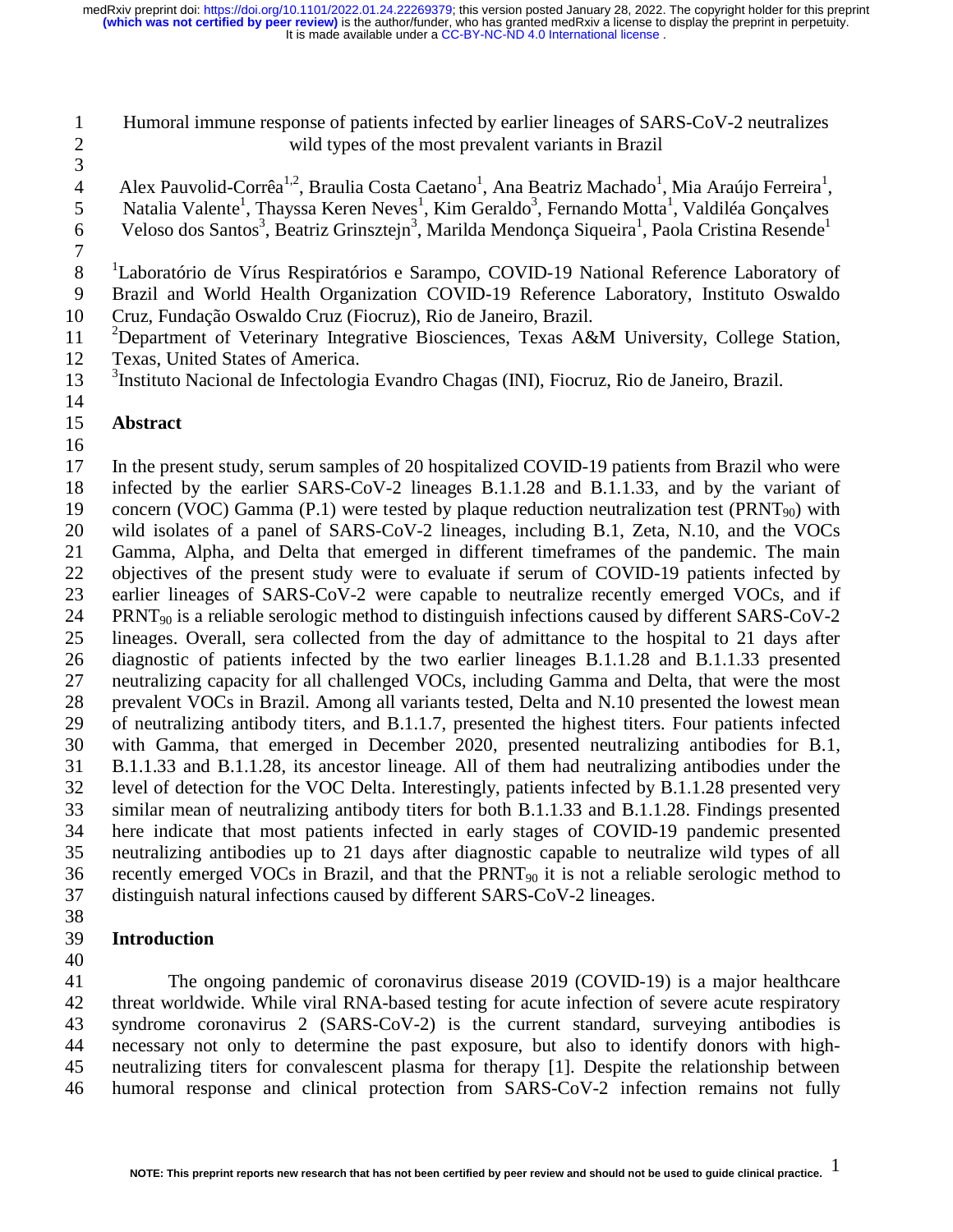47 understood, some studies have confirmed neutralizing antibodies as an immune correlate of 48 protection [2]. The humoral immune response can block infection through neutralizing 49 antibodies, which bind the virus in a manner that prevents host cell infection [3]. The host 50 humoral response against SARS-CoV-2, including IgA, IgM, and IgG response, has been 51 examined mostly by ELISA-based assays using recombinant viral nucleocapsid protein or 52 pseudovirus-based neutralization assays [4]. Coronavirus infections typically induce neutralizing 53 antibody responses, and virus neutralization assays performed on cell cultures, as plaque 54 reduction neutralization test (PRNT), are considered as gold standard for serological testing and 55 determining immune protection [1]. Although antiviral T and B cell memory certainly contribute 56 some degree of protection, strong evidence of a protective role for neutralizing serum antibodies 57 exists [5]. Neutralizing antibody levels are highly predictive of immune protection from 58 symptomatic SARS-CoV-2 infection [2].

59 Since the pandemic began in China in December 2019, thousands of SARS-CoV-2 60 lineages have emerged worldwide [6]. The variants that presented increased transmissibility, 61 virulence, and decreased response to available diagnostics, vaccines, and therapeutics were 62 defined by the World Health Organization as variant of concern (VOC) [7]. Following the 63 upsurge of variants, several reinfection cases started to be reported worldwide rising questions 64 about the efficiency of humoral response mounted after primary infections to prevent a 65 secondary infection by SARS-CoV-2 [8]. In fact, some recent studies have experimentally 66 demonstrated that monoclonal antibodies, convalescent plasma of individuals infected by earlier 67 lineages, and serum collected from vaccinees have a reduced neutralizing capacity when 68 challenged with the recently emerged VOCs of SARS-CoV-2 [9–11].

69 The cross-reactivity of humoral responses among all different lineages of SARS-CoV-2 70 including VOCs, as well as the potential use of specific serological methods as PRNT to 71 distinguish lineage infections remain unclear. Several lineages of SARS-CoV-2 have been 72 reported in Brazil by the consortium COVID-19 Fiocruz Genomics Surveillance Network of the 73 Brazilian Ministry of Health (http://www.genomahcov.fiocruz.br/dashboard/). Among the most 74 important lineages detected in the country were the VOCs Gamma, Delta and Alpha, as well as 75 the Zeta, B.1, B.1.1.28, B.1.1.33 and N.10. The main objectives of the present study were to 76 assess the capacity of sera of COVID-19 patients infected by earlier lineages of SARS-CoV-2 to 77 neutralize the two most prevalent VOCs in Brazil, and to evaluate if  $PRNT_{90}$  is a reliable 78 serologic method to distinguish infections caused by different SARS-CoV-2 lineages.

79

# 80 **Methods**

81

82 *Case description*: Swab and serum samples were periodically collected from hospitalized 83 COVID-19 patients that were admitted to the COVID-19 Hospital of the National Institute of 84 Infectious Diseases, Rio de Janeiro. Samples were weekly collected from the day of admittance 85 to up 21 days after diagnostic. The index cases were patients aged 18 years and older, with 86 SARS-CoV-2 infection confirmed by real-time reverse transcription polymerase chain reaction 87 (qRT-PCR) in respiratory samples, which consisted of a combination of two nasopharyngeal 88 swabs and one oropharyngeal swab collected in 3 mL of viral transportation medium (VTM).

89 90 *qRT-PCR for SARS-CoV-2*: The VTM of respiratory samples were submitted to RNA extraction

91 using Chemagic Viral DNA/RNA 300 kit H96 in a Janus G3 automated workstation (Perkin

92 Elmer, www.chemagen.com). SARS-CoV-2 was detected by qRT-PCR assays targeting the viral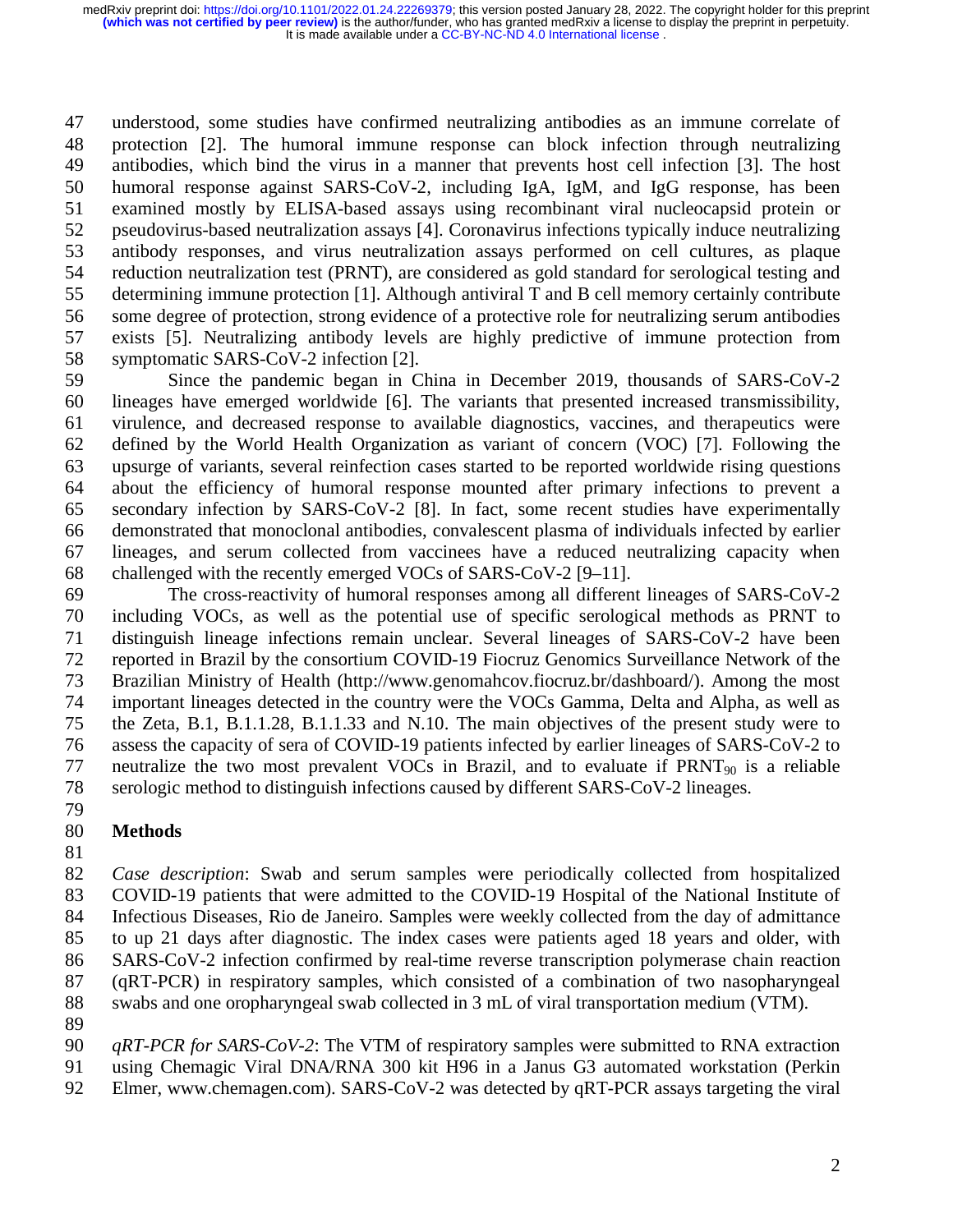93 gene E. Reactions were performed using the Kit Molecular SARS-CoV-2 (E/RP) (Bio-94 Manguinhos/IBMP, Brazil).

95

96 *Whole-genome sequencing*: Positive samples eligible for whole-genome sequencing had RNA 97 extracted using the QIAamp Viral RNA Mini Kit (QIAGEN) or using Chemagic Viral 98 DNA/RNA 300 kit H96 in a Janus G3 automated workstation (Perkin Elmer, 99 www.chemagen.com). The SARS-CoV-2 genomes were recovered by amplification of long 100 segments (2kb), according to a protocol developed by COVID-19 Fiocruz Genomic Surveillance 101 Network to recover high-quality genomes (P.C. Resende, unpub. data, 102 doi.org/10.1101/2020.04.30.069039). Segment libraries were then sequenced in Illumina MiSeq. 103 The FASTQ reads obtained were imported into the CLC Genomics Workbench version 20.0.4 104 (QIAGEN), trimmed, and mapped against the reference sequence hCoV-19/Wuhan/WIV04/2019 105 (GISAID access number EPI\_ISL\_402124) to obtain the final genome consensus. The SARS-106 CoV-2 lineage characterization was performed by Pango Network [12]. All genomic and 107 epidemiological data associated were uploaded at the EpiCoV database in the GISAID 108 (www.gisaid.org).

109

110 *Isolation of SARS-CoV-2 reference lineages used for PRNT*: As part of the Brazil's Surveillance 111 Network for Respiratory Illnesses, respiratory samples collected in sentinel units located in 112 different states of the country are routinely sent to the Reference Laboratory. Eligible samples 113 that tested positive for different lineages of SARS-CoV-2 were submitted to virus isolation in 114 Vero E6 or Vero CCL-81 cells at a Biosafety level 3 Laboratory, as previously described [13]. 115 Briefly, 200 μL of each respiratory sample were inoculated in cell cultures, which were then<br>116 inspected daily for cytopathic effect (CPE), up to four days. For each sample, isolation was inspected daily for cytopathic effect (CPE), up to four days. For each sample, isolation was 117 attempted in a maximum of three consecutive blind passages. Overall, in positive cultures, CPE 118 started on second day post-infection and viral harvest was performed at the fourth day post-119 infection. When CPE was observed, culture supernatants were aliquoted in working stocks and 120 an aliquot submitted to qRT-PCR followed by nucleotide sequencing for lineage confirmation.<br>121 Once confirmed, the consensus sequences were deposited at the EpiCoV data base on GISAID Once confirmed, the consensus sequences were deposited at the EpiCoV data base on GISAID 122 (www.gisaid.org), and one representative of each SARS-CoV-2 lineage sequentially titrated by 123 lysis plaque assay, to form a lineage bank with reference isolates.

124

125 *PRNT*: Subsets of serum samples of hospitalized patients that were positive for different lineages 126 of SARS-CoV-2 were selected for PRNT. For the patients who had several blood samples 127 collected during hospitalization, the last samples were preferred. Briefly, sera were heat-128 inactivated at 56°C for 30 minutes do inactivate the complement system. Inactivated serum 129 samples were submitted to PRNT<sub>90</sub> in Vero CCL-81 cells in duplicate at serial 2-fold dilutions to 130 determine 90% endpoint titers against five infectious SARS-CoV-2 reference lineages isolates. 131 The panel of reference isolates used for PRNT included the lineages B.1 (hCoV-19/Brazil/RJ-132 FIOCRUZ-314/2020, GISAID accession number EPI\_ISL\_414045), B.1.1.28 (hCoV-133 19/Brazil/AL-FIOCRUZ-33444-1P/2020, EPI\_ISL\_2645638), B.1.1.33 (hCoV-19/Brazil/RJ-134 FIOCRUZ-20136-1P/2020, EPI\_ISL\_1181430), Zeta (hCoV-19/Brazil/PB-FIOCRUZ-33096- 135 1P/2020, EPI\_ISL\_1402429), N.10 (hCoV-19/Brazil/MA-FIOCRUZ-6871-1P/2021, 136 EPI\_ISL\_3828018), and the VOCs Gamma (hCoV-19/Brazil/AM-FIOCRUZ-3521-1P/2021, 137 EPI\_ISL\_1402431), Alpha (hCoV-19/Brazil/RJ-FIOCRUZ-2624-1P/2021, EPI\_ISL\_1402430) 138 and Delta (hCoV-19/Brazil/MA-FIOCRUZ-25688-2P/2021, EPI\_ISL\_2645417). Neutralizing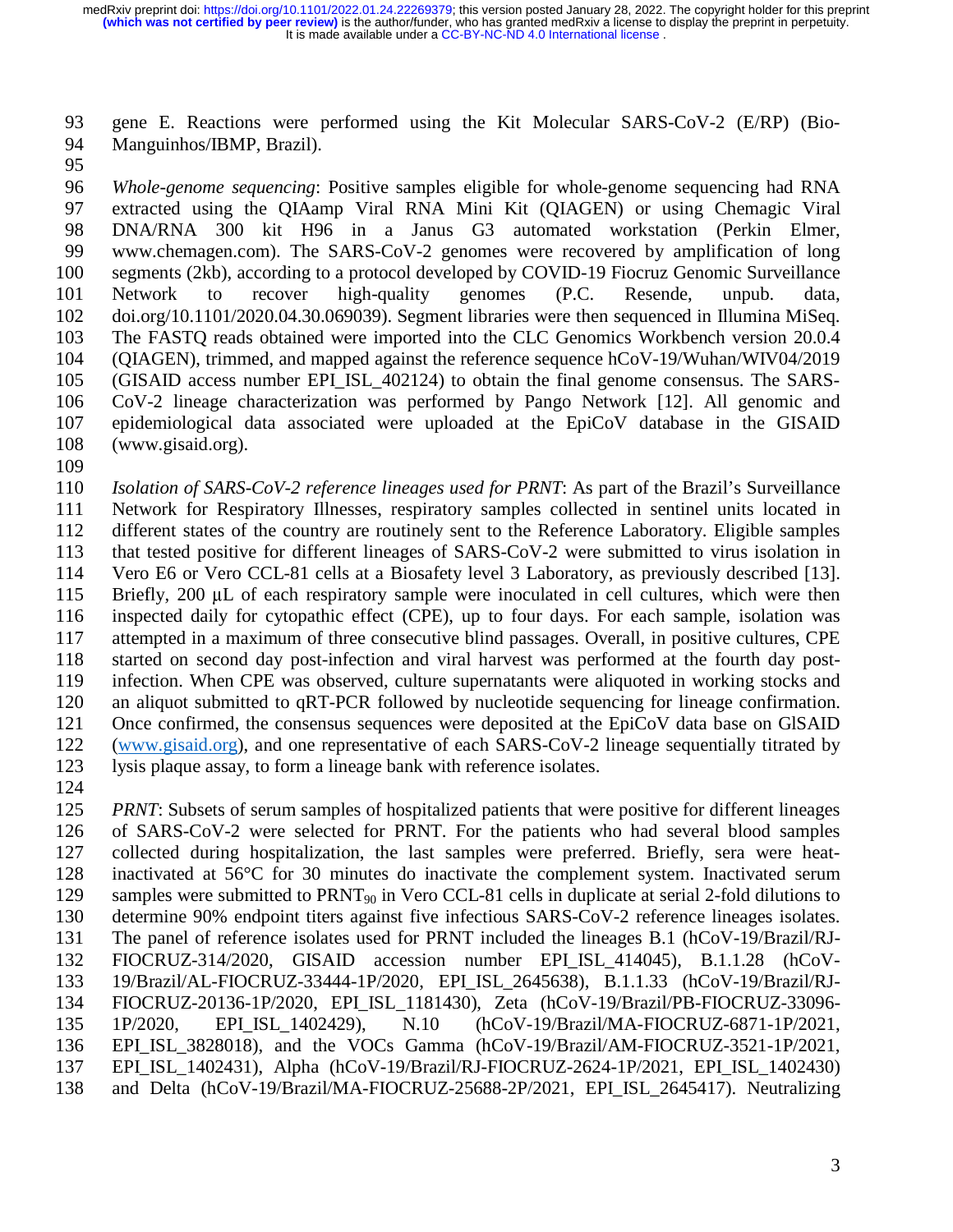139 antibodies were quantified, and serum samples were considered seropositive when at least 1:10 140 dilution reduced  $\geq 90\%$  of the formation of SARS-CoV-2 plaque forming units (PFU), as previously reported [14]. previously reported [14].

142

### 143 **Ethics**

144

145 This study was approved by the Ethics Committee of the Fundação Oswaldo Cruz (CAAE 146 68118417.6.0000.5248), and the Ethics Committee of the National Institute of Infectious 147 Diseases (CAAE 32449420.4.1001.5262). All patients entering the study were required to read 148 and sign an informed consent form.

149

151

## 150 **Results**

152 From a population of patients recruited from May 2020 to August 2021, we were able to 153 obtain a panel of sera of individuals infected by SARS-CoV-2 lineages B.1.1.28, B.1.1.33, the 154 two most common lineages in early pandemic [15] and Gamma, the first VOC to become 155 prevalent in Brazil [16]. From a total of 20 serum samples evaluated, five were from patients 156 positive for B.1.1.28, four from patients that tested positive for Gamma, and 11 were positive for 157 B.1.1.33 (Table). Among five patients infected by B.1.1.28, highest neutralizing antibody titers 158 were observed for B.1.1.28, followed by Alpha, B.1.1.33, B.1, Gamma, Zeta, N.10 and Delta 159 (Figure). Among patients infected by B.1.1.33, similar profile was observed. Neutralizing 160 antibody titer mean was higher for B.1.1.33, followed by Alpha, B.1, B.1.1.28, Zeta, Gamma, 161 and with equally reduced neutralizing antibodies for Delta and N.10 (Figure). From four patients 162 infected by Gamma, highest PRNT90 titers were observed for Gamma, followed by Alpha, 163 B.1.1.33, N.10, B.1.1.28 and Zeta, and with neutralizing antibodies under the level of detection 164 for Delta in all individuals (Table).

165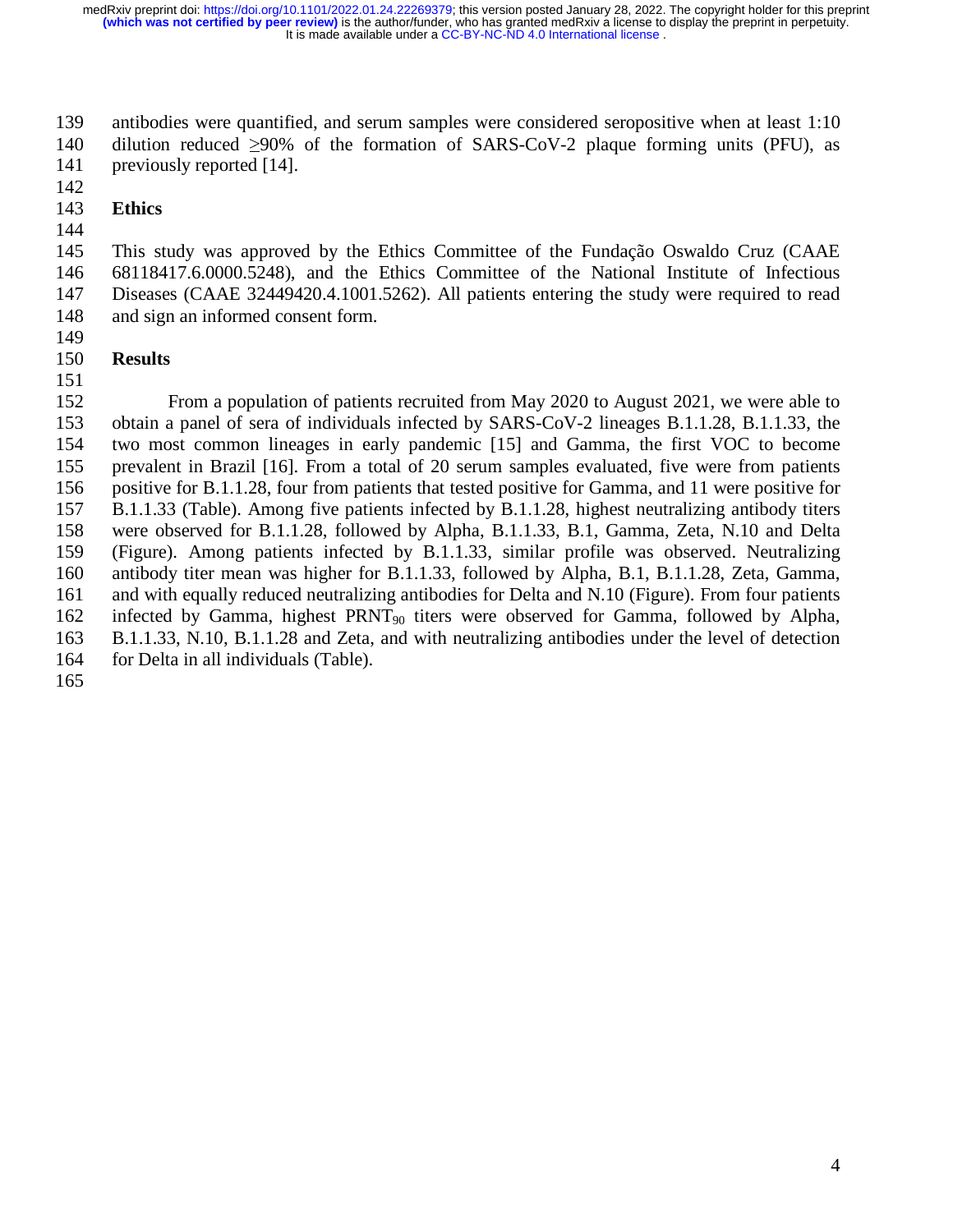

166 167

168 Figure: Anti-SARS-CoV-2 neutralizing antibodies titers in serum samples form COVID-19 169 patients admitted to a reference hospital in Rio de Janeiro, Brazil. Samples were obtained from 170 patients infected with the SARS-CoV-2 lineages B.1.1.28 (top left), B.1.1.33 (top right) or 171 Gamma (P.1, bottom panel). Samples were heat-inactivated, submitted to limiting dilution and 172 then tested against different viral isolates (x axis of each panel) belonging to early pandemic 173 lineages (B.1; B.1.1.28 and B.1.1.33), variants of interest (N.10 and P.2) and variants of concern 174 (Alpha, Gamma, and Delta).

175

176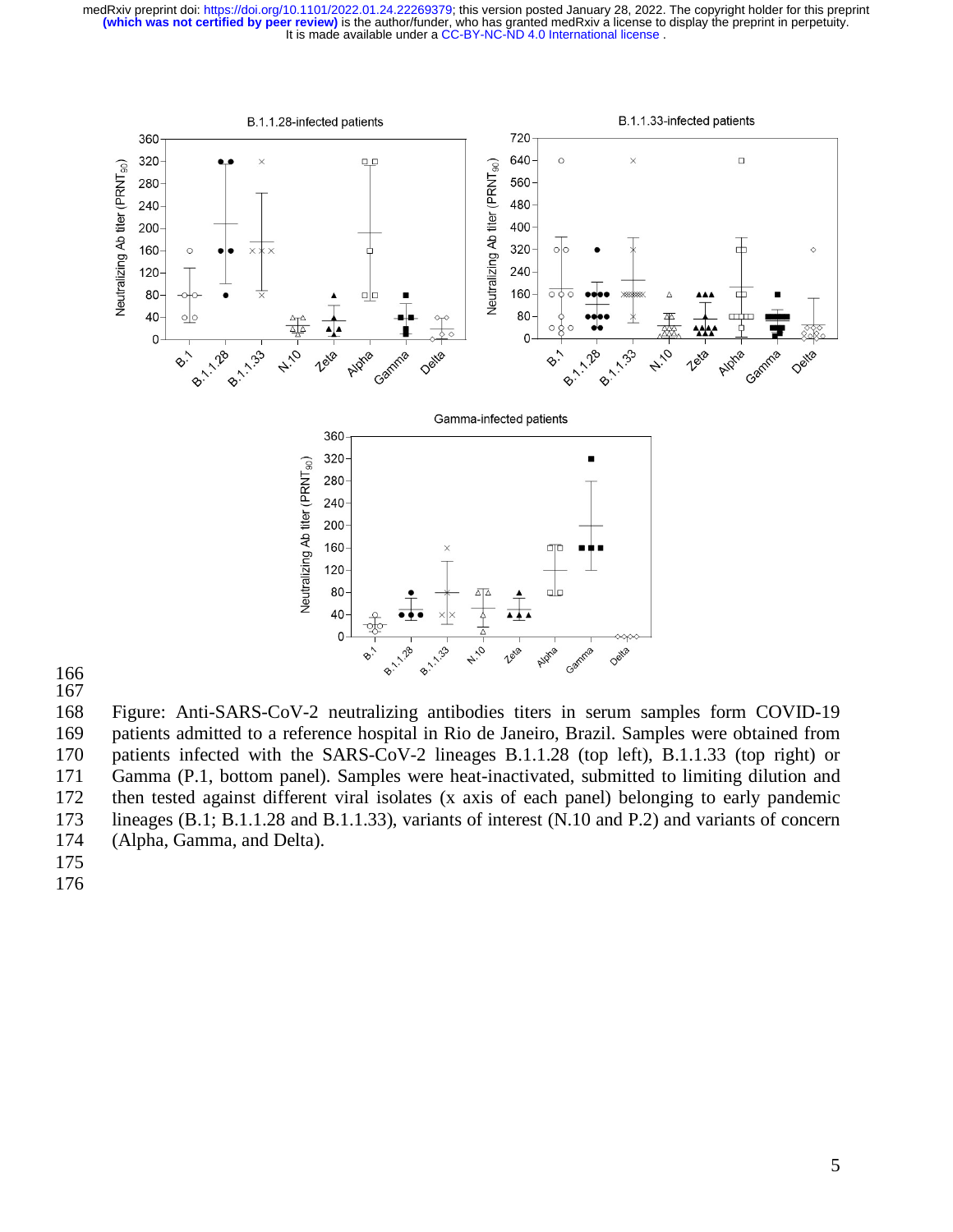| Patient ID            | Lineage of      | SARS-CoV-2 lineages |          |             |           |        |               |        |                  |
|-----------------------|-----------------|---------------------|----------|-------------|-----------|--------|---------------|--------|------------------|
|                       | infection       | B.1                 | B.1.1.28 | B.1.1.33    | N.10      | Zeta   | Alpha         | Gamma  | Delta            |
| <b>COV029</b>         | B.1.1.28        | 80                  | 160      | 160         | 40        | 80     | 80            | 80     | 40               |
| <b>COV161</b>         | B.1.1.28        | 40                  | 160      | 160         | 10        | 10     | 80            | 20     | 10               |
| <b>COV168</b>         | B.1.1.28        | 80                  | 320      | 320         | 20        | 20     | $\geq$ 320    | 40     | 10               |
| <b>COV167</b>         | B.1.1.28        | 160                 | 320      | 160         | 20        | 20     | >320          | 10     | 40               |
| <b>COV178</b>         | B.1.1.28        | 40                  | 80       | 80          | 40        | 40     | 80            | 40     | $<$ 10           |
| <b>Geometric Mean</b> | <b>B.1.1.28</b> | 69.64               | 391.79   | 336         | 48.97     | 60.39  | $\geq$ 278.58 | 68.31  | 10.99            |
| COV014                | B.1.1.33        | 20                  | 40       | 160         | <10       | 20     | 40            | 10     | <20              |
| <b>COV057</b>         | B.1.1.33        | 160                 | 80       | 80          | 40        | 40     | 80            | 80     | <b>NT</b>        |
| <b>COV008</b>         | B.1.1.33        | 160                 | 80       | 160         | 80        | 80     | 160           | 80     | 20               |
| <b>COV051</b>         | B.1.1.33        | 40                  | 40       | 160         | 20        | 40     | 160           | 80     | <10              |
| <b>COV170</b>         | B.1.1.33        | 160                 | 160      | 160         | 40        | 40     | 80            | 40     | 20               |
| <b>COV186</b>         | B.1.1.33        | 40                  | 80       | 160         | 20        | 20     | 80            | 40     | 40               |
| <b>COV036</b>         | B.1.1.33        | 640                 | 80       | 640         | 40        | 160    | 640           | 80     | 40               |
| <b>COV101</b>         | B.1.1.33        | 320                 | 160      | 160         | 80        | 160    | 320           | 160    | 40               |
| <b>COV106</b>         | B.1.1.33        | 40                  | 160      | 160         | 20        | 40     | 80            | 40     | <10              |
| <b>COV150</b>         | B.1.1.33        | 80                  | 320      | 160         | 10        | 20     | 80            | 20     | 10               |
| <b>COV146</b>         | B.1.1.33        | 320                 | 160      | 320         | 160       | 160    | 320           | 80     | $\geq 320$       |
| <b>Geometric Mean</b> | <b>B.1.1.33</b> | 109.63              | 225.93   | 391.49      | 72.85     | 121.47 | 317.44        | 115.47 | $\geq$ 12.34     |
| <b>COV381</b>         | Gamma           | 10                  | 80       | 80          | 80        | 40     | 80            | 160    | <10              |
| <b>COV373</b>         | Gamma           | 40                  | 40       | 40          | 80        | 80     | 80            | 160    | $<$ 10           |
| <b>COV385</b>         | Gamma           | 20                  | 40       | 40          | 40        | 40     | 160           | 320    | $<$ 20           |
| <b>COV386</b>         | Gamma           | 20                  | 40       | 160         | 10        | 40     | 160           | 160    | <10              |
| <b>Geometric Mean</b> | <b>Gamma</b>    | 42.5                | 97.57    | 147.27      | 92.5      | 97.57  | 233.14        | 390.27 | $\boldsymbol{l}$ |
| $*NT:$<br><b>Not</b>  | for<br>tested;  | geometric           | mean     | calculation | purposes, | was    | for<br>used   | titers | $<10$ ,<br>and   |

Table: PRNT<sub>90</sub> titers of convalescent sera of COVID-19 patients for different SARS-CoV-2 lineages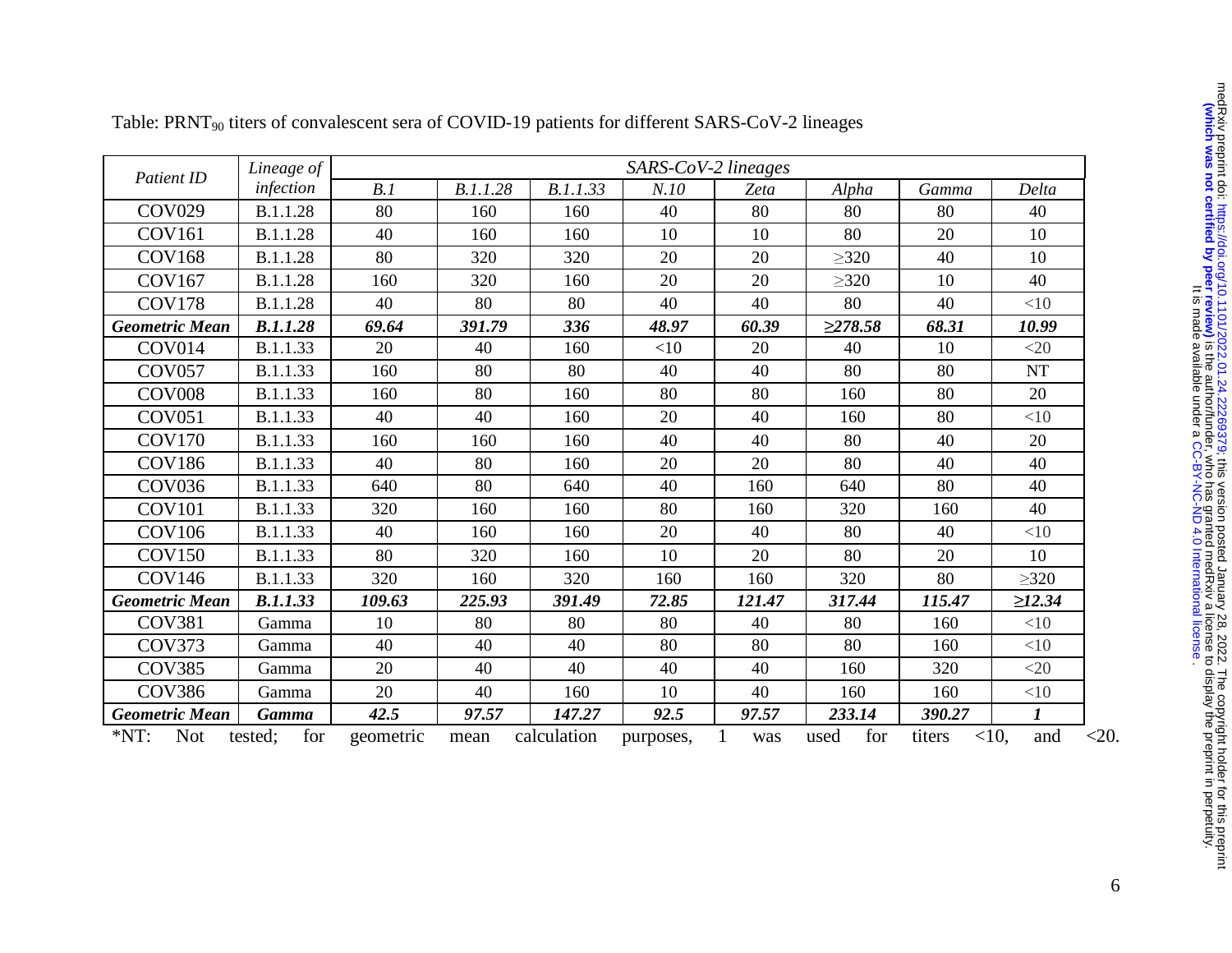#### **Discussion**

 The relationship between humoral response to SARS-CoV-2 antigens, especially the spike protein, and clinical protection from COVID-19 remains not fully understood, although some studies have confirmed neutralizing antibodies as an immune correlate of protection [2]. Likewise, it is still not completely understood to what extent the mutations in viral antigens contribute to virus evasion from neutralizing antibodies, and how significant this escape mechanism could be for the general effectiveness of the protective response, especially in the context of vaccinations, reinfections, and the evolution of the pandemic. It has been shown that mutations in the ACE2 binding site of variants result in an increased affinity for the receptor ACE2, and that changes outside the receptor-binding domain also impact neutralization [17]. In this scenario, we primarily investigated the neutralization profile of sera from patients infected by the most prevalent lineages in early pandemic in Brazil including B.1.1.33 and B.1.1.28, with the recently emerged VOCs including Gamma, Alpha, and Delta. Additionally, we investigated if Gamma-induced antibodies were capable to neutralize the early isolates and the most recently emerged VOC, Delta. We observed that, despite the variation in antibody levels, most serum samples of patients infected by early isolates presented some level of neutralizing activity against all VOCs. The reverse situation, in which serum samples from individuals infected with the Gamma lineage were challenged with early pandemic viral isolates, also produced detectable neutralization. However, when sera from Gamma-infected individuals were tested with other VOC Delta, the PRNT90 titer was below the limit of detection of the assay (Table).

 Gamma, which emerged from the B.1.1.28 lineage, contains 17 amino acid substitutions, ten of which in the spike protein, including N501Y, E484K and K417T in the receptor-binding domain, five in the N-terminal domain, and the mutation H655Y near the furin cleavage site [18]. These mutations reduce the neutralization capacity of convalescent sera from individuals infected by early isolates [11], and findings presented here suggest these mutations perhaps interfere also with the efficiency of its neutralizing antibodies for other variants, as Delta.

Despite the small number of patients evaluated, the findings that Gamma-induced immune sera presented low or absent  $PRNT_{90}$  titers for Delta raises concern over the potential risk of reinfections, and consequent prolongation of the pandemic. Gamma was the most prevalent lineage of SARS-CoV-2 in Brazil for several months in a row, and now, people who were previously infected by Gamma are being exposed to Delta, which is currently the most prevalent VOC in the country [16]. In Brazil, Delta was first detected in May 2021, and by the end of August, 70% of the genomes of SARS-CoV-2 sequenced were Delta (www.genomahcov.fiocruz.br/dashboard/). As previously reported, this variant presents a higher replication fitness and decreased sensitivity to neutralizing antibodies mounted for early isolates, both contributing to higher transmissibility [19].

It is important to mention that the protective role of neutralizing antibodies does not seem to be directly linked to the titers in which they are found, but to timing and kinetics of their production, with studies suggesting a limited role of antibodies in predicting disease severity of the COVID-19, and that the earlier the presence of neutralizing antibodies after infection, the less severe is the disease outcome [20].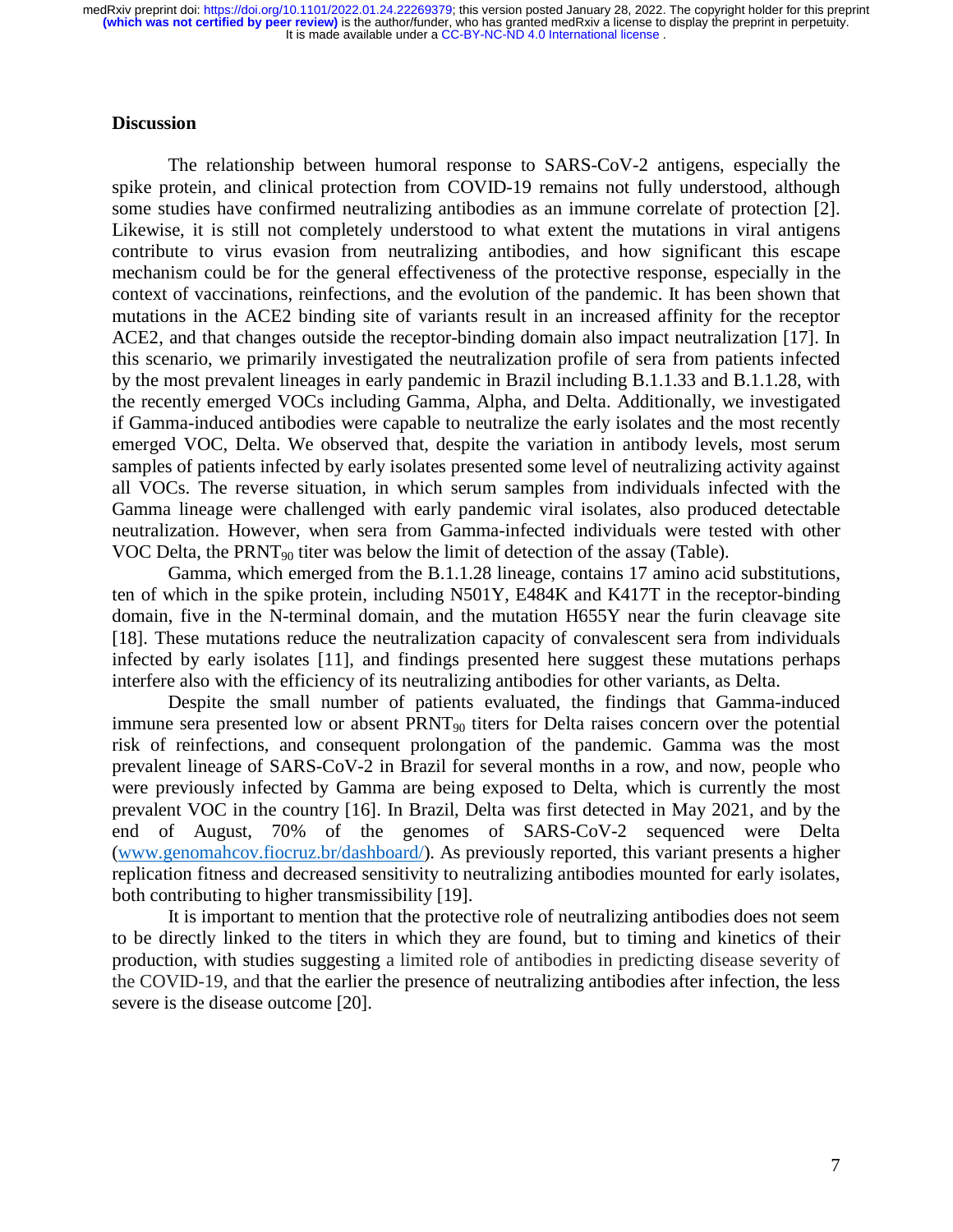It is noteworthy that for most viruses there is no direct correlate of protection in humans, since the studies needed to establish such a correlate in humans are challenging. For instance, protective neutralizing antibody titers have been roughly estimated for yellow fever vaccine by challenge studies in nonhuman primates and hamster models [21, 22]. The threshold of protective neutralizing antibody titers for SARS-CoV-2 and its lineages has not been established. Therefore, lower neutralizing antibodies titers including the samples with titers under the limit of detection as <10, do not necessarily mean susceptibility to a hypothetical secondary challenge. Samples that presented titers below 10 were not tested in lower dilutions, and if titers  $\leq 9$  are protective for each one of the different lineages of SARS-CoV-2 tested remain unknown.

Despite concerns over the potential risk of infections caused by Delta variant in patients previously exposed to Gamma, it is noteworthy that the number of reinfections reported worldwide remains limited, and that reinfections caused by Delta variant after previous infection by another VOC, as Gamma, have not been reported yet. The continuous advance of the COVID-19 vaccination has reduced the pace of new infections worldwide and is also expected to mitigate the number of reinfections as well. It is important to mention though that the time Delta variant became dominant in Brazil coincides with the local increasing vaccination coverage, but because of the unequal pace of vaccination throughout the country and along the time, Brazil remains with vaccination coverage below desirable. By the beginning of October 2021, over 58% of the adult population had been fully vaccinated in Brazil [23]. Regardless the recent improvement, a recent study conducted in the United States found that if in the state of Florida, the coverage was 74% instead of 59,5%, vaccination would have averted 664,007 additional cases, and reduced hospital admissions by 61,327, and deaths by 16,235 [24].

Finally, cellular immune response is believed to play also an important role in the immune response [5]. Cellular immune response was not investigated in the present study, and only with a combined evaluation of both immune responses for a better understanding of the relationship between neutralizing antibody titers and susceptibility to secondary infections.

Besides being considered markers of immune protection, specific neutralizing antibodies have also been used to evaluate viral exposure, and ultimately, for diagnostic purposes. Assays designed to detect neutralization antibodies have been widely used for the diagnostic of different viral groups. The PRNT is the most specific and gold standard serological test for the differentiation of closely related flavivirus infections, as dengue and yellow fever viruses in convalescent serum samples [25]. Type-specific antibodies can be distinguished using the PRNT, and two or more flaviviruses are distinct from each other by quantitative serological criteria. Four-fold or greater differences between PRNT titers have been used as seropositivity criterion in heterologous reactions [25,26]. In the present study, despite some genetic and immunogenic differences observed among all lineages of SARS-CoV-2 worldwide, these viruses are closely related and for that reason a PRNT with a highly conservative threshold of 90% neutralization in  $\geq$ 1:10 serum dilution was used as seropositivity criterion.

According to our findings, the four-fold or greater difference among PRNT titers was not a suitable seropositivity criterion to distinguish infections among the different lineages of SARS-CoV-2 tested. Convalescent serum from patients infected by B.1.1.28 presented a mean of PRNT titer very similar for B.1.1.28, B.1.1.33 and Alpha lineages, and the titer difference was less than four-fold greater than titers for B.1. Four-fold or greater titers for B.1.1.28 were observed only when compared to the titers of the variants N.10, Zeta and Delta.

The similar profile was observed for samples from patients infected by B.1.1.33. In this case, these patients presented a non-significant difference in PRNT titers between B.1.1.33, B.1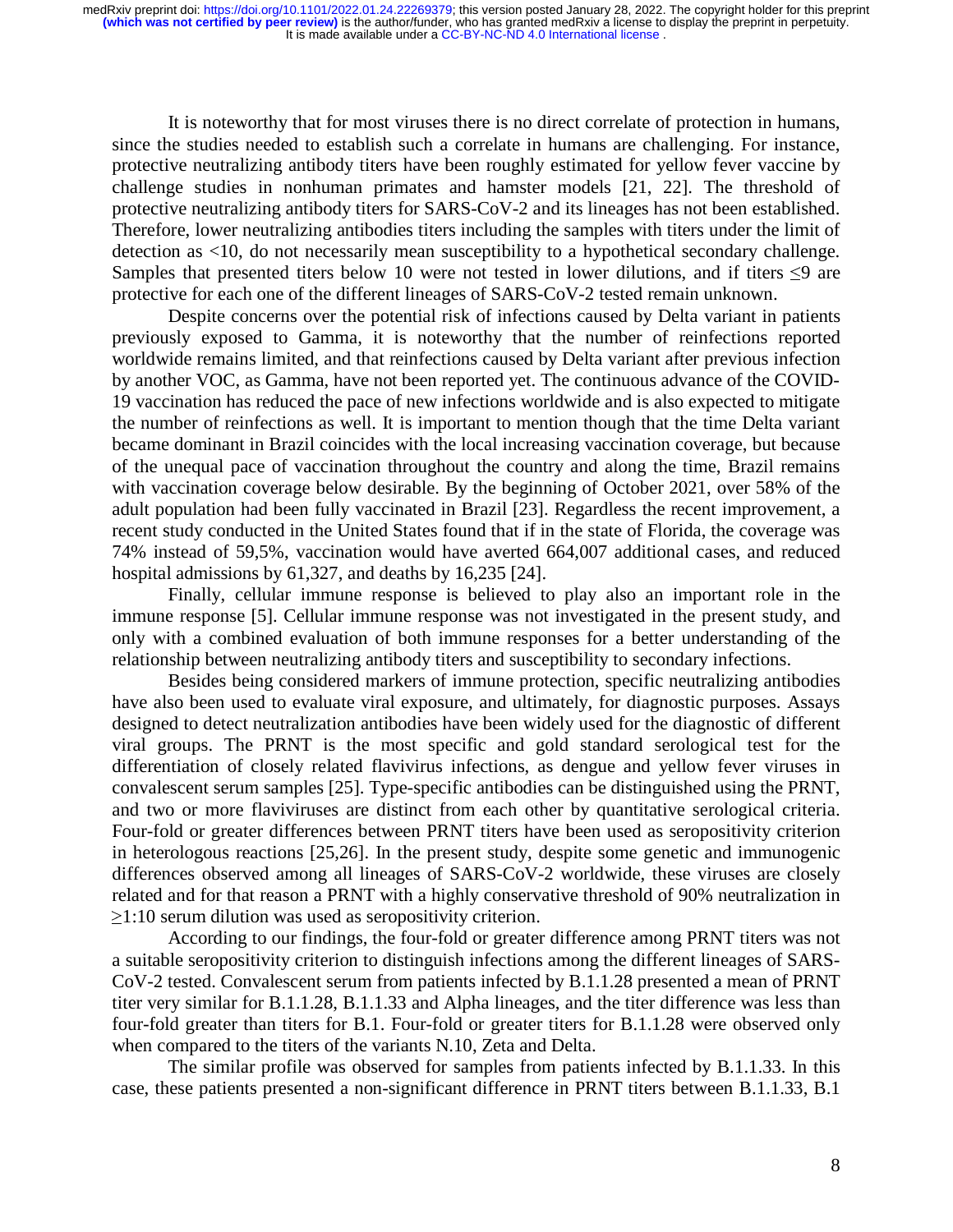and Alpha. B.1.1.33-induced sera presented a mean of PRNT titer less than four-fold greater for B.1.1.33 when compared to B.1.1.28, Zeta and N.10. Four-fold or greater B.1.1.33 titers were observed only when compared to Gamma and Delta VOCs. Finally, for the patients previously infected by Gamma, PRNT titers for Gamma were more than four-fold higher for Gamma when compared to B.1 and B.1.1.28, Delta and Zeta. Differences were smaller than four-fold when compared to B.1.1.33, N.10, and Alpha. Of note, the mean of  $PRNT_{90}$  titers for the Alpha variant was the second highest in all the three groups of patients, which includes samples of patients infected by B.1.1.28 and B.1.1.33 that were collected before the upsurge of Alpha variant in the United Kingdom.

The difference in  $PRNT_{90}$  titers demonstrated here among all lineages indicate that the four-fold or greater criterion of seropositivity is not reliable to distinguish lineage infections. The same is truth if considering optionally two-fold or greater differences as criterion de seropositivity.

In conclusion, the humoral response mounted for more recently emerged variants after natural infections caused by earlier isolates and different lineages reported here, corroborates the importance of the international recommendation of a high vaccination coverage which has being instrumental to reduce severe cases and deaths, mitigate virus propagation, and the upsurge of new variants.

#### **Acknowledgments**

We gratefully acknowledge the patients and authors from the originating laboratories responsible for obtaining the specimens. We thank the funding support from General Laboratories Coordination of Brazilian Ministry of Health; the Coordination of Health Surveillance and Reference Laboratories of Oswaldo Cruz Foundation; Ministério da Ciência, Tecnologia, Inovações e Comunicações/Conselho Nacional de Desenvolvimento Científico e Tecnológico - CNPq/Ministério da Saúde–MS/FNDCT/SCTIE/Decit (grants no. 402457/2020-9 and 403276/2020-9); Inova Fiocruz/Fundação Oswaldo Cruz (grants no. VPPCB-007-FIO-18-2-30; FAPERJ: E26/210.196/2020). We also thank the support of the Fiocruz COVID-19 Genomic Surveillance Network (http://www.genomahcov.fiocruz.br), the Respiratory Viruses Genomic Surveillance Network of the General Laboratory Coordination, Brazilian Ministry of Health, Brazilian Central Laboratory States, the Multi-user Research Facility of Biosafety Level 3 Platform of the Oswaldo Cruz Institute and Fiocruz Diagnoses Unit Rio de Janeiro.

#### **References**

.

- 1. **Muruato AE, Fontes-Garfias CR, Ren P, Garcia-Blanco MA, Menachery VD,** *et al.* Author Correction: A high-throughput neutralizing antibody assay for COVID-19 diagnosis and vaccine evaluation. *Nat Commun* 2021;12:4000.
- 2. **Khoury DS, Cromer D, Reynaldi A, Schlub TE, Wheatley AK,** *et al.* Neutralizing antibody levels are highly predictive of immune protection from symptomatic SARS-CoV-2 infection. *Nat Med* 2021;27:1205–1211.
- 3. **VanBlargan LA, Goo L, Pierson TC**. Deconstructing the Antiviral Neutralizing-Antibody Response: Implications for Vaccine Development and Immunity. *Microbiol Mol*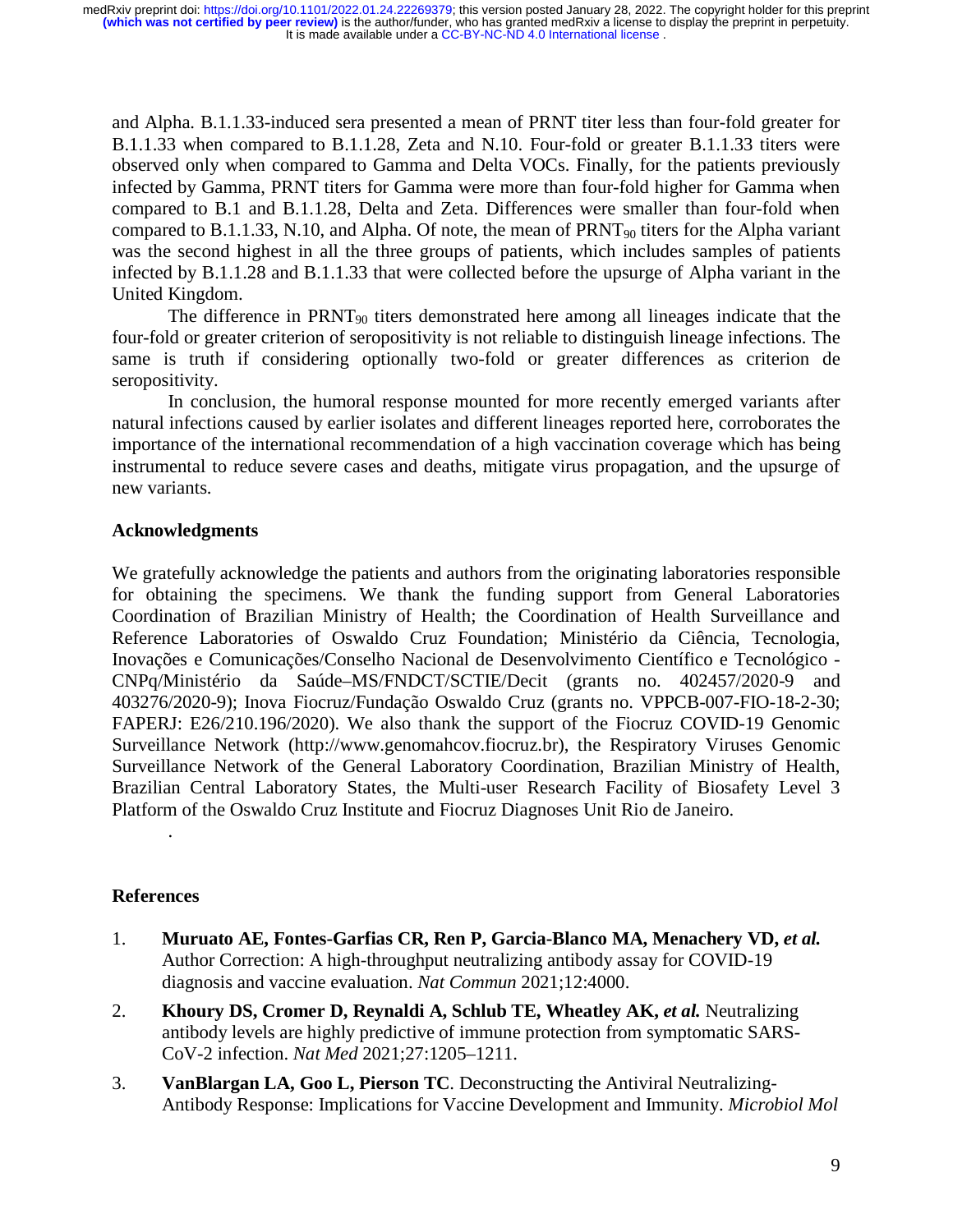*Biol Rev* 2016;80:989–1010.

- 4. **Tang MS, Case JB, Franks CE, Chen RE, Anderson NW,** *et al.* Association between SARS-CoV-2 Neutralizing Antibodies and Commercial Serological Assays. *Clin Chem* 2019;66:1538–1547.
- 5. **Le Bert N, Tan AT, Kunasegaran K, Tham CYL, Hafezi M,** *et al.* SARS-CoV-2 specific T cell immunity in cases of COVID-19 and SARS, and uninfected controls. *Nature* 2020;584:457–462.
- 6. **Koyama T, Platt D, Parida L**. Variant analysis of SARS-CoV-2 genomes. *Bull World Health Organ* 2020;98:495–504.
- 7. **Konings F, Perkins MD, Kuhn JH, Pallen MJ, Alm EJ,** *et al.* SARS-CoV-2 Variants of Interest and Concern naming scheme conducive for global discourse. *Nat Microbiol* 2021;6:821–823.
- 8. **Babiker A, Marvil CE, Waggoner JJ, Collins MH, Piantadosi A**. The Importance and Challenges of Identifying SARS-CoV-2 Reinfections. *J Clin Microbiol*;59. Epub ahead of print 19 March 2021. DOI: 10.1128/JCM.02769-20.
- 9. **Vidal SJ, Collier AY, Yu J, McMahan K, Tostanoski LH,** *et al.* Correlates of Neutralization against SARS-CoV-2 Variants of Concern by Early Pandemic Sera. *J Virol*;95. Epub ahead of print 2021. DOI: 10.1128/jvi.00404-21.
- 10. **Liu C, Ginn HM, Dejnirattisai W, Supasa P, Wang B,** *et al.* **Reduced neutralization of** SARS-CoV-2 B.1.617 by vaccine and convalescent serum. *Cell*;184. Epub ahead of print 2021. DOI: 10.1016/j.cell.2021.06.020.
- 11. **Dejnirattisai W, Zhou D, Supasa P, Liu C, Mentzer AJ,** *et al.* Antibody evasion by the P.1 strain of SARS-CoV-2. *Cell*;184. Epub ahead of print 2021. DOI: 10.1016/j.cell.2021.03.055.
- 12. **O'Toole Á, Scher E, Underwood A, Jackson B, Hill V,** *et al.* **Assignment of** epidemiological lineages in an emerging pandemic using the pangolin tool. *Virus Evol* 2021;7:1–9.
- 13. **Basile K, McPhie K, Carter I, Alderson S, Rahman H,** *et al.* **Cell-based Culture** Informs Infectivity and Safe De-Isolation Assessments in Patients with Coronavirus Disease 2019. *Clin Infect Dis* 2020;1–8.
- 14. **Deshpande G, Sapkal G, Tilekar B, Yadav P, Gurav Y,** *et al.* Neutralizing antibody responses to SARS-CoV-2 in COVID-19 patients. *Indian J Med Res* 2020;152:82.
- 15. **Resende PC, Delatorre E, Gräf T, Mir D, Motta FC,** *et al.* **Evolutionary Dynamics and** Dissemination Pattern of the SARS-CoV-2 Lineage B.1.1.33 During the Early Pandemic Phase in Brazil. *Front Microbiol* 2021;11:1–14.
- 16. Naveca FG, Nascimento V, de Souza VC, Corado A de L, Nascimento F, et al. COVID-19 in Amazonas, Brazil, was driven by the persistence of endemic lineages and P.1 emergence. *Nat Med* 2021;27:1230–1238.
- 17. **Dejnirattisai W, Zhou D, Ginn HM, Duyvesteyn HME, Supasa P,** *et al.* **The antigenic** anatomy of SARS-CoV-2 receptor binding domain. *Cell*;184. Epub ahead of print 2021. DOI: 10.1016/j.cell.2021.02.032.